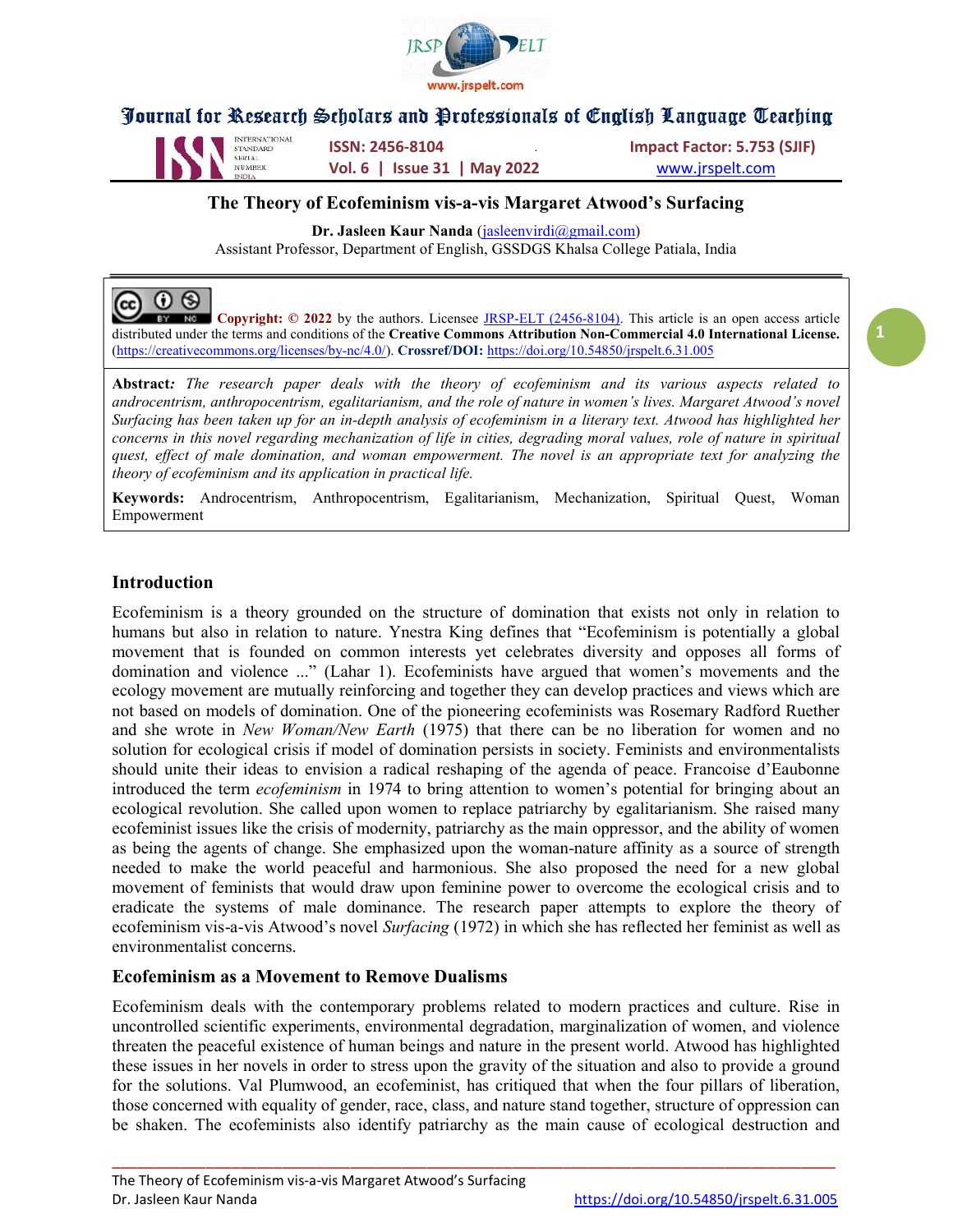

| IN STANDARD | <b>INTERNATIONAL</b> | <b>ISSN: 2456-8104</b>       | Impact Factor: 5.753 (SJIF) |
|-------------|----------------------|------------------------------|-----------------------------|
|             |                      | Vol. 6   Issue 31   May 2022 | www.jrspelt.com             |

women's oppression. The division of society into hierarchical dualisms like culture/nature, reason/nature, male/female, reason/emotion, human/nature, civilized/primitive, attributing more value to the former, also becomes a major factor in the domination of both women and nature.

## Male Domination Highlighted in Surfacing

Surfacing (1972) is a pioneering novel by Atwood that highlights issues related to ecofeminism. The novel focuses on the dilemma of the protagonist who is trying to understand the complexities of human relationships. At a younger stage of her life, the glitter of city life allures her. She manages to escape from the innocent and simple life of the island in Northern Quebec in Canada, where her parents live. But things turn out to be quite different in the city. The protagonist finds that there is commercialization that plagues the city life. She also realizes that fake relationships and artificiality dominate the modern culture. The protagonist undergoes various traumatic experiences and tries to build false stories in her mind in order to hide those incidents from her own conscience. The news of her missing father brings her back to her ancestral village. It is only amidst nature and its beauty that she is able to gain her new identity. She associates her own exploitation by her lover with the exploitation of sacred land by humans. Her deeply felt concerns for nature and for the freedom of women encourage her to take major steps in the direction of giving a new shape to her life.

### Degradation of Environment

The protagonist, while on the journey to her ancestral village with three friends David, Joe, and Anna, in search of her missing father, feels disappointed on looking at the changed environment. She thinks, "I can't believe I'm on this road again, twisting along past the lake where the white birches are dying, the disease is spreading up from the south, and I notice they now have seaplanes for hire" (3). The degradation of the environment points towards the rising dominating practices of the modern civilization against nature. Human activities are polluting the water bodies and threatening the marine living creatures. The oil spills from huge tankers and the dumping of hazardous waste into the oceans have increased water pollution at alarming levels.

Ecofeminists believe that nature has been considered as a tool for self-fulfillment by humans and they exploit it for their selfish interests. The resources of earth are being extracted at large scale, without any consideration of the consequences. The reverence for earth as a mother has been replaced by greed that is responsible for depletion of its resources. Various technological advancements, that are helping man in this process, are making the condition worse. The fast pace with which nature is being exploited presents a very grave picture of the state of earth and its resources.

The protagonist in *Surfacing* ponders upon the damaging effects of cutting of trees in the forest. She finds stumps of huge trees that had been cut very evenly with new instruments and she begins to associate her own exploitation with the exploitation of the forest. "The trees will never be allowed to grow that tall again, they're killed as soon as they're valuable, big trees are scarce as whales" (43). The new technology becomes an aid in destroying the trees. The protagonist's memory carries the past experience when her child was also killed with latest instruments. It was not allowed to live and take birth.

### Mechanization of Life

The protagonist starts feeling that she belongs to that wild island instead of belonging to the city. She resents her profession of being a commercial artist in the city. She had to choose that profession for the sake of earning more money. She is still not comfortable with her choice and it doesn't seem natural to her liking. Her work involves designing pictures for posters, covers or books. She has to compromise with her natural talent and has to design more flashy and stylized pictures. "Though what they like best is something they hope will interest the English and American publishers too" (50). After coming to the island, the rationalism that dominated her life is slowly being replaced by her real self.

\_\_\_\_\_\_\_\_\_\_\_\_\_\_\_\_\_\_\_\_\_\_\_\_\_\_\_\_\_\_\_\_\_\_\_\_\_\_\_\_\_\_\_\_\_\_\_\_\_\_\_\_\_\_\_\_\_\_\_\_\_\_\_\_\_\_\_\_\_\_\_\_\_\_\_\_\_\_\_\_\_\_\_\_\_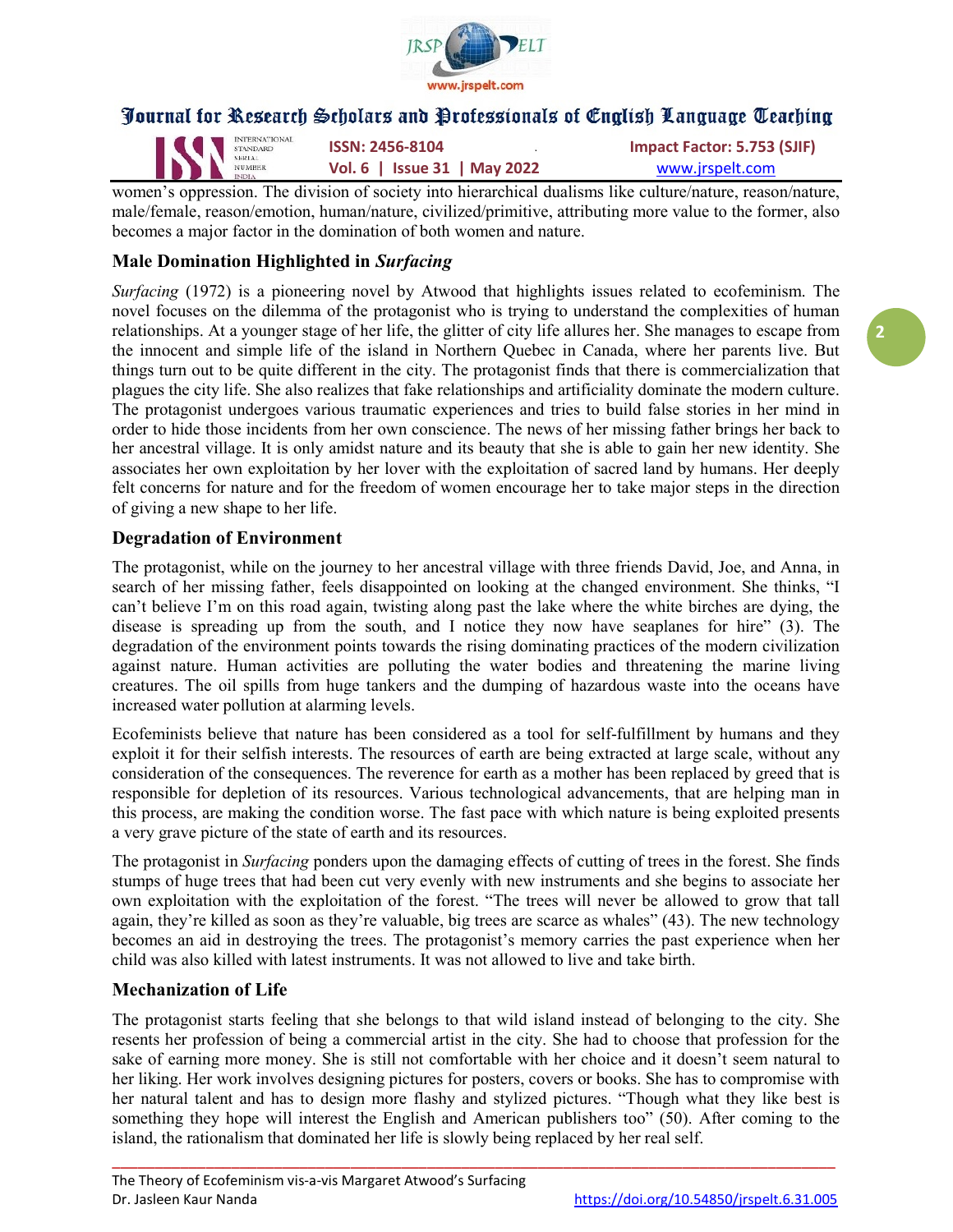

INTERNATIONAL **ISSN: 2456-8104 Impact Factor: 5.753 (SJIF)**<br>
SERIAL **ISSN: 2456-8104 Impact Factor: 5.753 (SJIF)** Vol. 6 | Issue 31 | May 2022 www.jrspelt.com

# Contrast between Village and City Life

The contrast is clearly visible between the life of protagonist's deceased mother on the island as she remembers it and her own life in the city. The mother, absorbed in age old values and traditions, had a connection with nature and that made her a confident and self-reliant woman. She was capable of protecting herself and her family in every possible way. The protagonist migrated to city and took up a profession that she didn't like. She also got pregnant and her lover persuaded her to abort the child. She hated the whole mechanized process in the hospital – "They stick needles into you so you won't hear anything, you might as well be a dead pig, your legs are up in a metal frame, they bend over you, technicians, mechanics, butchers, students clumsy or snickering practicing on your body, they take the baby out with a fork like a pickle out of a pickle jar" (79). The protagonist realizes that everything and everybody works like a machine in the city. A baby breathing with life is removed from the body like a lifeless object.

The protagonist becomes numb and devoid of feelings after facing the pressure and rationality of city life. "I realized I didn't feel much of anything, I hadn't for a long time.... I was nothing, but a head or, no, something minor like a severed thumb; numb" (106,109). Joe proposes to marry her but she refuses as she can no longer love anyone. She could never come out of the trauma of the abortion of her child. The anaesthesia of the process had erased all her good memories. After her stay on the island, she comes to know about the hollow relationship between David and Anna which is also numb like her. It is as artificial as the modern society in which they are living.

### Relation of Woman with Nature

The protagonist realizes her connection with nature after living on the island for few days. She is deeply upset over the useless killing of living creatures. She can no more gather the courage to kill the fish when they go out for fishing. She feels that she has no right to kill it for any purpose. She frees the frogs that she had caught for fishing and this action makes her think about the frogs on which experiments were performed in her High School lab. The protagonist remembers the comparison of her unborn child to a 'wart' by her lover."After the slaughter, the murder, he couldn't believe I didn't want to see him any more... others, he said, wouldn't have bothered" (146). He expected gratitude from her for arranging the murder. Simone de Beauvoir writes about the tyranny involved in the abortion of a child, "Men tend to take abortion lightly; they regard it as one of the numerous hazards imposed on women by malignant nature, but fail to realize fully the values involved" (Beauvoir 508).

The protagonist's union with nature makes her feel more alive on the island. She starts regaining her feelings. "... feeling was beginning to seep back into me, I tingled like a foot that's been asleep" (147). The harsh and bitter experiences of the city begin to fade away and they give way to a new and refreshing connection with nature. Ecofeminists also ground their theory on the basis that women have a deep connection with nature and their feminine qualities bring them closer to nature. The protagonist starts dismantling the structures of domination created by men. She unwinds the film of David's camera and throws it into the lake as the film contains pictures that symbolize the oppression of women and nature. The film is made of killed fish, dead heron, chopped tree, and nude Anna, all being a source of amusement for David. Metaphorically, the action of the protagonist connotes the unwinding of the structure of oppression. Aruna Devi comments upon this kind of rebellious act:

\_\_\_\_\_\_\_\_\_\_\_\_\_\_\_\_\_\_\_\_\_\_\_\_\_\_\_\_\_\_\_\_\_\_\_\_\_\_\_\_\_\_\_\_\_\_\_\_\_\_\_\_\_\_\_\_\_\_\_\_\_\_\_\_\_\_\_\_\_\_\_\_\_\_\_\_\_\_\_\_\_\_\_\_\_

The manipulation of male power plays a vital role in puncturing feminine identity in all aspects. Her conflict gets intensified and the rebellious instinct in her makes her usurp the film and throw it in a lake that symbolizes the submersion of women's subjugation. (Devi 114)

### Refusing to be a Victim